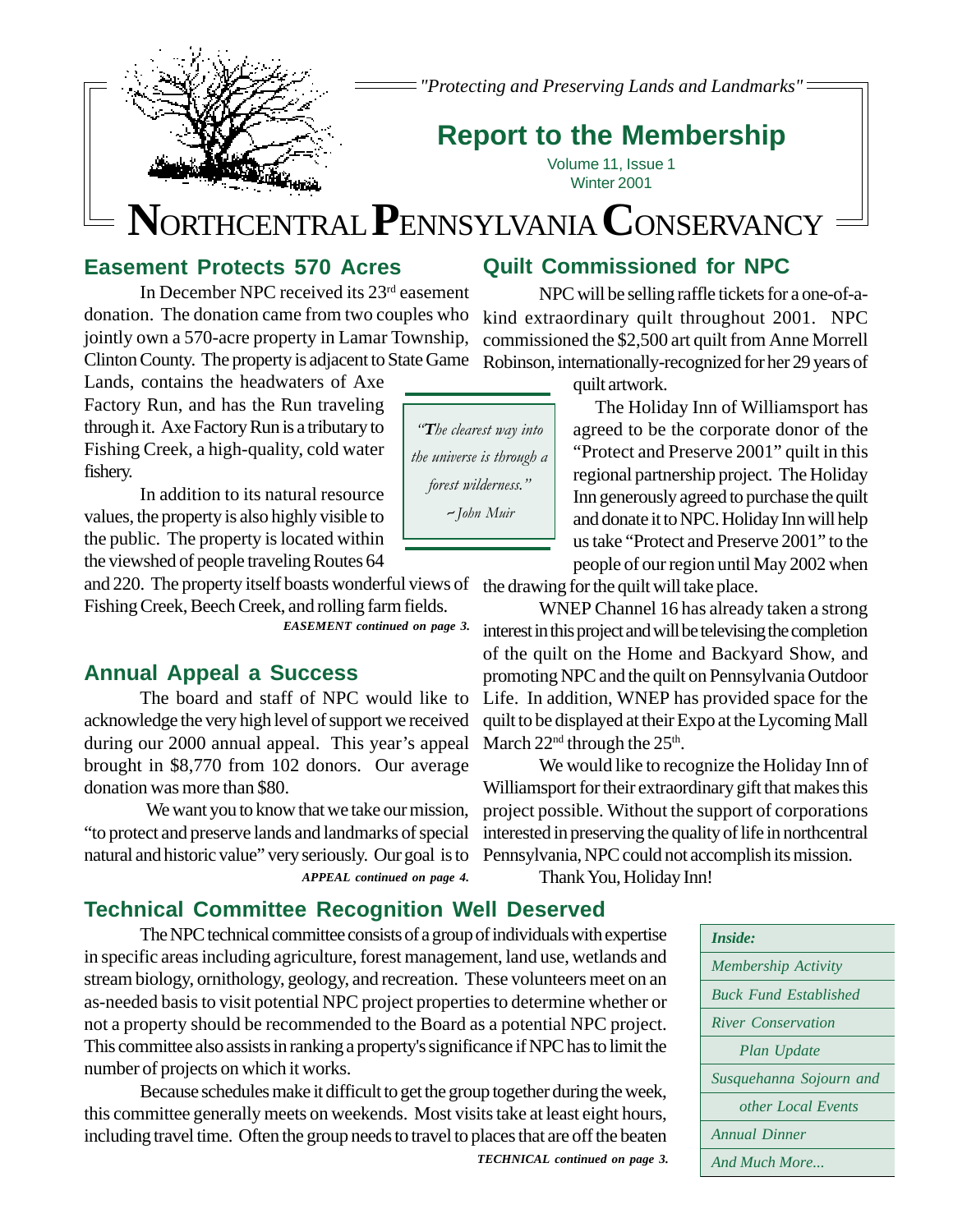# **Membership Activity from 10/1/2000 through 12/31/2000**

## **White Pine (\$25-34)**

Mr. & Mrs. William R. Bailey Marguerite Bierman Casale & Bonner PC Cathryn Connolley Mary Cosgrove Howard & Betty Cowles Alfredo F. Daniele Kenneth R. Flanigan James W. Gillman Richard C. Gleockler Ronald & Mary Gower W. E. Toner Hollick Don Keefer Charles W. Kiehl Jay Leatherman Raymond Rathmell Frances Rodgers Bill Roll John & Teresa Schleich William S. Seward John A. Troisi William V. West Robert & Linda Yowell

#### **Sugar Maple (\$35-49)**



Eila & Jack Campbell William & Joyce Davis Daniel Glunk & Margrit Shoemaker Gordon & Mary Hiller Mr. & Mrs. Frank Lundy Paul Martis

Luther & Charlotte Mengel Neil & Shirley Polster MAS Printing / Michael & Camille Salvatori Merle M. Thomas David & Barbara Weaver Joseph B. Sayah D. Richard & Shirley Wenner

## **Red Oak (\$50-99)**

Eph & Bess Baker James & Elizabeth Baldys Alvin C. & Betty Bush Mrs. Anne Donnelly James R. Eckert Larry & Maggie Emery Michael R. & Teri H. Fisher Suzanne Foust Charley & Lisa Hooper Ronna S. McMurtrie C. Edward S. Mitchell Michael P. O'Brien Mike Otto Ms. Ruth Rode John & Leah Tewksbury Alex & Tracie Witter Michael & Mary Wolf Dan & Margery Wurster David & Louise Stone

**Black Cherry (\$100-249)** Charles & Mary Louise Cannon

Rachel P. Craig Dr. & Mrs. Robert Ecker Bernette & George Fitzgerald Jane Y. Herald Wendy Janerella Dwight & Josephine Lewis Richard T. Nassberg George E. Orwig II Pine Creek Preservation Association Dr. Samuel Rockey Neil & Mary Rollins Christine M. Schuler Paul O. & Patricia Wentzler Phillip Zimmerman Rodney & Susan Keller Dr. & Mrs. Michael A. Gross Walter & Trisha Nicholson

#### **White Tail Deer (\$250-499)**

Richard & Adrienne Craig Dr. Kim Herrman Louis & Wanda Irion Stephanie & Stephen Radulski Linda Schramm Alan R. Viani & Jane Morgenstern W. Holmes Yealy Ann M. Tyler

### **Black Bear (\$500-999)**

James W. & Cynthia Mengel Bower

# **Small Business (\$100-499)**

Century 21/ Wilkinson-Dunn Co. Kleerdex Company Larson Design Group Inc. Pine Creek Outfitters; Chuck & Susan Dillon Sovereign Bank Woolrich Inc.

#### **American Kestrel (\$500-749)**

Anonymous Columbia Co.Corporation Columbia Co. Farmers National Bank Equinox Ltd. First Columbia Bank & Trust PMF Industries Inc. Staiman Brothers Inc. Susquehanna Chapter of Trout Unlimited Ann M. Tyler CPA PC Zimmer Insurance Agency

#### **Additional Contributions**

Katie Durrwachter in honor of Sally Craig Nancy Rainey

## **Dean R. Fisher Endowment**

 Thank you to the following individuals for donating to Dean's endowment fund since the last newsletter:

*Jeffrey & Amy Bodle • Reneé Carey • Susan M. Hall Chris Herrman • William & Kimberly VanCampen* More information on this endowment fund can be found on the NPC website at http://www.npcweb.org.

# **Donations of Appreciated Stock**

In the past several months NPC has received two donations of appreciated stock. In both cases the donor had held the stock for some time and was facing capital gains taxes when the stocks were sold. Instead of selling these stocks, the donors gave them to NPC and received a tax deduction for the value of the stock. If you are in a similar situation, or are interested in more information, please contact the NPC office, or George Rodgers at First Union Securities (570-322-7788). George is working with NPC in receiving such donations.

# **Memorials**

NPC has received the following memorial contributions since the last newsletter:

> Bernette Kathryn Fitzgerald *Bernette J. & George E. Fitzgerald*

> > Bill Hosler *Charlie & Helen Schwarz*

Helen Dunlap Opp (mother of Jane Brink Matter) *William & Nancy Pfeiffer*

> Mrs. Mary Rode *W. Holmes Yealy*

 Cleo Confair *James W. & Cynthia Mengel Bower*

## **Leave a legacy!**

**You can share your passion for nature and the preservation of our special natural and historic heritage with future generations through a bequest to the Northcentral Pennsylvania Conservancy.**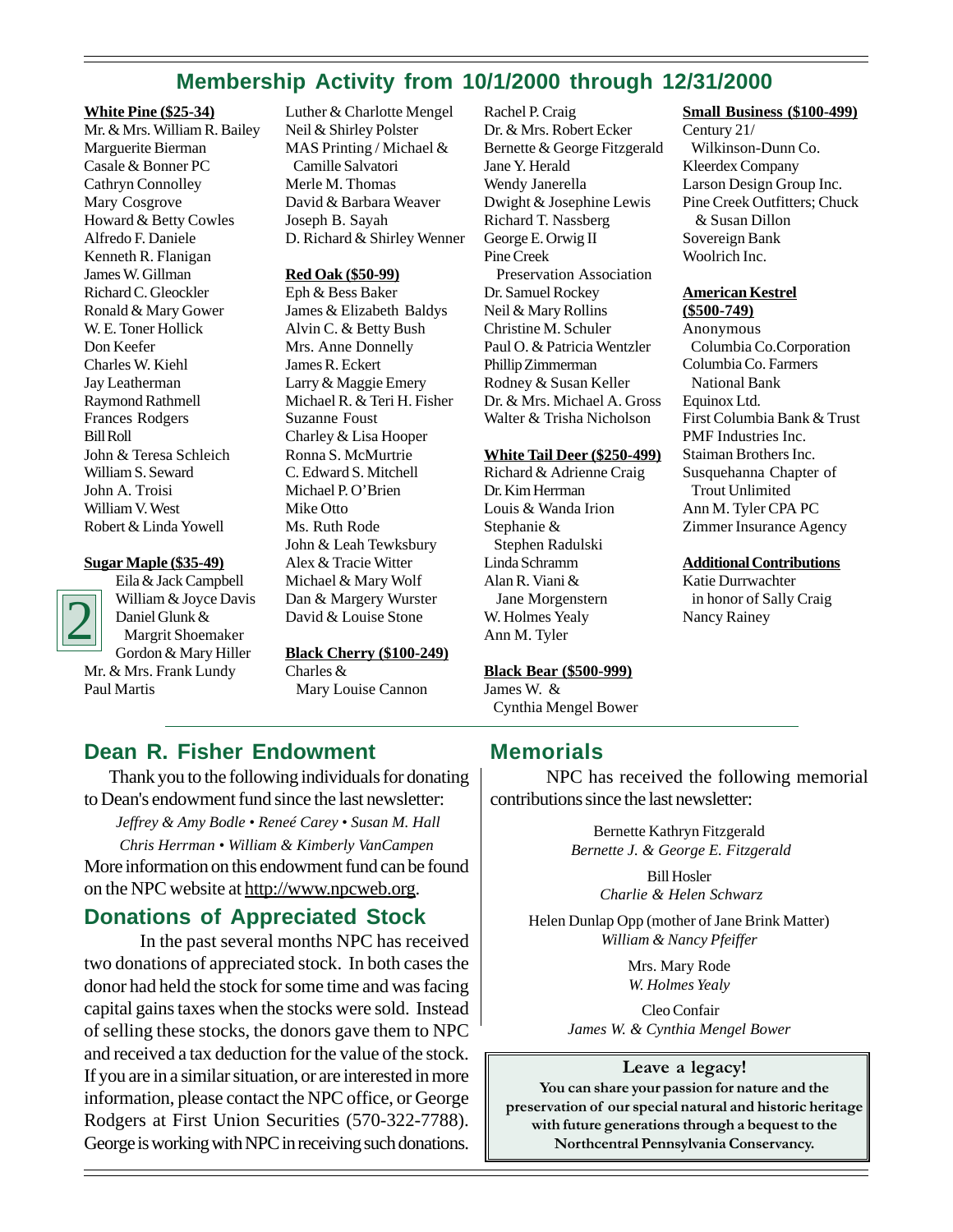## *Don't Miss this Great Event!*



## **Susquehanna Sojourn**

After a nine year hiatus, the Susquehanna Sojourn once again will travel the West Branch, June 12<sup>th</sup>

through the  $22<sup>nd</sup>$ . The Sojourn is a Chesapeake Bay awareness program run by the Alliance for the Chesapeake Bay (ACB). Planning and implementation of a Sojourn is undertaken by local individuals and groups who are stakeholders in the river segment being paddled. The process of planning this event builds awareness of local river issues in the communities through which the sojourners will pass. This year the trip will begin up river from Lock Haven and end in Sunbury. This is the same segment of the river that NPC's **River Conservation Plan** will be studying (*see page 4*).

The first Sojourn, held ten years ago, attracted more than 30 paddlers. Today these events bring hundreds of people to the water to celebrate the simple pleasure of traveling down the river in a canoe or kayak. The communities the sojourners pass through and visit gain a better awareness that "we all live downstream".

NPC was the lead local organization planning the last West Branch Sojourn. This year's Sojourn has the benefit of repeating a route paddled before, and having many members of NPC who have become regular Sojourners. Ted Lyon, NPC's chairman , has been on every Sojourn since the last West Branch trip, traveling with his wife Judee and several grandchildren.

NPC is the local organizer of this year's trip. Keep an eye on our website at http://www.npcweb.org for updates. You will also find a link to ACB's website. If you would like to get on our Sojourn contact list, email us at *npcadmin@uplink.net*, or call the NPC office. The Northcentral Pennsylvania Conservancy

#### *EASEMENT continued from page 1.*

Conservation of this property is also in accordance with the Lamar Township Comprehensive Plan and the Clinton County Comprehensive Plan. Both of these plans note the need to encourage growth and development in existing villages and towns in an effort to preserve open space.

Unfortunately, the photos taken of the property are too dark for publication. Hopefully, when we perform the easement inspection in 2001 it will be sunnier! As soon as a clearer photo becomes available, we will put it on the webpage and in the newsletter. $\bullet$ 

path and walk properties in less than ideal conditions. *TECHNICAL continued from page 1.*

NPC has decided that the recognition of these volunteers is long overdue. Our thanks to the following Technical Committee members (their individual areas of expertise are noted below):

- **Bob Carnein** (geology)
- **Tom Corbett** (agriculture, soils)
- **Kevin Drewencki** (recreation, resource management)
- **Robin Kennick** (official committee photographer)
- Wayne Laubscher (ornithology, stream ecology, biology)
- **Alice Trowbridge** (landscape architecture, recreation)
- **Jerry Walls, Chairman** (land use planning)
- **Paul Wentzler** (agriculture)
- $\bullet$  Mel Zimmerman (wetland, stream biology, biology)

Without these volunteers NPC would not be able to accomplish the many projects that it does. The knowledge, time, and energy of these volunteers help NPC's projects move to completion. So the next time you see one of these individuals, thank them for their volunteerism! Thank you also to the other individuals who have participated on this committee over the past ten years.

If you were involved with this committee in the past and are interested in becoming active

again, or if you would like to become a new member of this committee, please call Reneé at the NPC office or e-mail her at *npcweb@uplink.net*.◆

## www.npcweb.org

is the proud parent of a high quality web site, thanks to the efforts of Stephanie Radulski, former NPC staffer, mother of two, and part-time internet consultant who enjoys designing and maintaining various websites.

The best way to keep current on NPC projects and events is to check out "NPC Events" at http://www.npcweb.org. Many of the features of the site simplify life by allowing you to get membership, specific event information, and registration forms with a few clicks of your mouse. You will also find links to other sites of value to the conservation-minded individual. Please bookmark http://www.npcweb.org and "click in" on us from time to time.

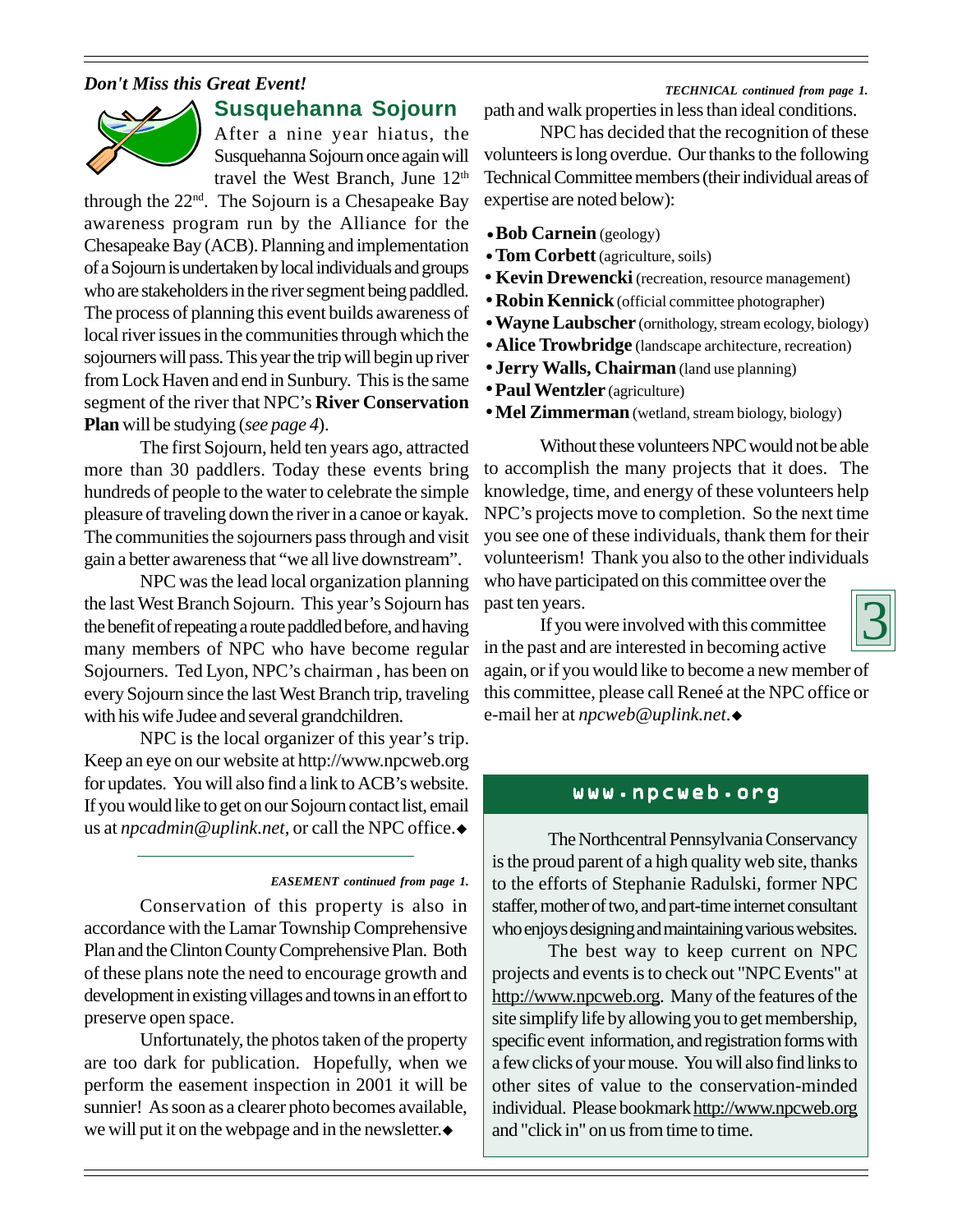# **Buck Fund Established**

You may remember the photo of Alfred and Helen Buck from the last newsletter. This extraordinary couple has continued their generous giving to NPC. In honor of their incredible support, the Board of Directors has established the "Alfred and Helen Buck Land Acquisition Fund." The fund is to be used in the acquisition of lands for "ultimate use by the general public and for access to public lands." The fund is to be used to acquire lands which are of a "much wilder, more natural character, provide or enhance habitat for wildlife, often contain significant natural features or landmarks, protect riparian waterways or communities, protect public view sheds, or provide public access to such areas."

For more information on this fund or the Dean R. Fisher Endowment Fund, contact the NPC office at 570-323-6222, or e-mail *npcadmin@uplink.net.*◆

# **River Conservation Plan Update**

NPC and its River Conservation Plan Consultant Selection Committee have chosen Rettew Associates as the lead consultant for the Lower West Branch



Susquehanna River Conservation Plan. Rettew has formed a team to work on the project which includes Larson Design Group, LandStudies, and Delta Development Group. Contract negotiations should

be wrapped up in mid-February. Work on the plan will begin shortly thereafter.

The first round of public meetings is expected in March. A special mailing with dates, times, and locations will go out in advance of these meetings. If you did not receive this newsletter from NPC in the mail, but received it from a friend or another source, and are interested in receiving information about the upcoming public meetings for the River Conservation Plan, please call, 570-323- 6222, or e-mail, *npcadmin* @uplink.net.◆

*APPEAL continued from page 1*

leave a legacy of special places in northcentral Pennsylvania. It is obvious from your support that NPC members care about legacy.

 Our average donation increased by more than \$15, showing the importance of small increases in individual donations. The other factor of note is how significant the support of business leaders and corporations is to the quality of life in our region.

The NPC board and staff thank all of our members and supporters, and we applaud your commitment to "protect and preserve". $\bullet$ 

# **2000 Annual Appeal Donors**

Jay & Juli Alexander Peggy A. Ault Mr. & Mrs. William Bailey Rob Barbour Malcolm Barlow Ron & Sondra Beach Robert H. Berls James W. & Cynthia Mengel Bower D. & Mrs. Michael Bowser Dr. John & Jean Burks Alvin C. & Betty Bush Russell & Linda Campbell Charles & Mary Louise Cannon Blair & Mary Carbaugh Reneé Carey John M. Carpenter James & Maria Casale Casale & Bonner Chemcoat Inc. Raymond Chernikovich R. Lowell Coolidge Russ Cowles Ralph R. Cranmer Merrill & Dorothy Dodge Martin & Jean Doughty James A. Drobile Esq. Paul W. Duck George & Shirley Durrwachter Eagles Mere Village Inc. Eastern Wood Products Dr. & Mrs. Herbert A. Ecker Dr. & Mrs. Robert Ecker Larry & Maggie Emery Romey Fagnano Joanne Fisher Craig & Doreen Fowler Barry N. Franciscus Mr. & Mrs. Law Groner Brian & Angela Haas Mr. & Mrs. Dennis Hazlak William B. Heffner III Harold & Joyce Hershberger Donald G. Holtzman Jersey Shore State Bank Ronald & Martina Johnson William & Sarmite Judson Boyer & Elinor Kantz Mr. & Mrs. Seth Keller

Russell Kimura & Denise Hamby Oscar W. Knade Jr. Gladys E. Lewis Lewis Lumber Products Charles & Fay Lindrooth Charles R. Lockard Jr. Lonza Inc. William Logue Ms. Idell Ludwig Mr. & Mrs. Edward Lyon Jr. Andrew C. Lyon Roger A. Madigan Gilbert L. Maton Virginia B. McCanna Robert W. McCullough Christine E. McNeill John & Cathy Miller Leslie & Adrienne Noelk Mark C. Oberheim DMD Mr. & Mrs. John Person Jr. Joseph H. Radley James & Cheryl Redmond James & Evelyn Reeder Darrel & Elaine Reibson Clifford A. Rieders Jack & Joann Rishel Roan Auctioneers Ms. Ruth Rode W. Bruce Saunders Carl W. Schlappi Mr. & Mrs. Rich Schluter Linda Schramm Terry Schulz & Kimberley Pittman-Schulz Charles & Helen Schwarz Bill & Joanne Sneeder Sovereign Bank Robert & Jean Teufel Carolee & Dick Thatcher & Chad David Tregea Inez L. VanCampen Raymond Walters Dr. Marshall Welch William V. West Ernie Wheeland Wheeland Lumber Company Mr. & Mrs. William F. Williams Williamsport National Bank Dr. Douglas Wion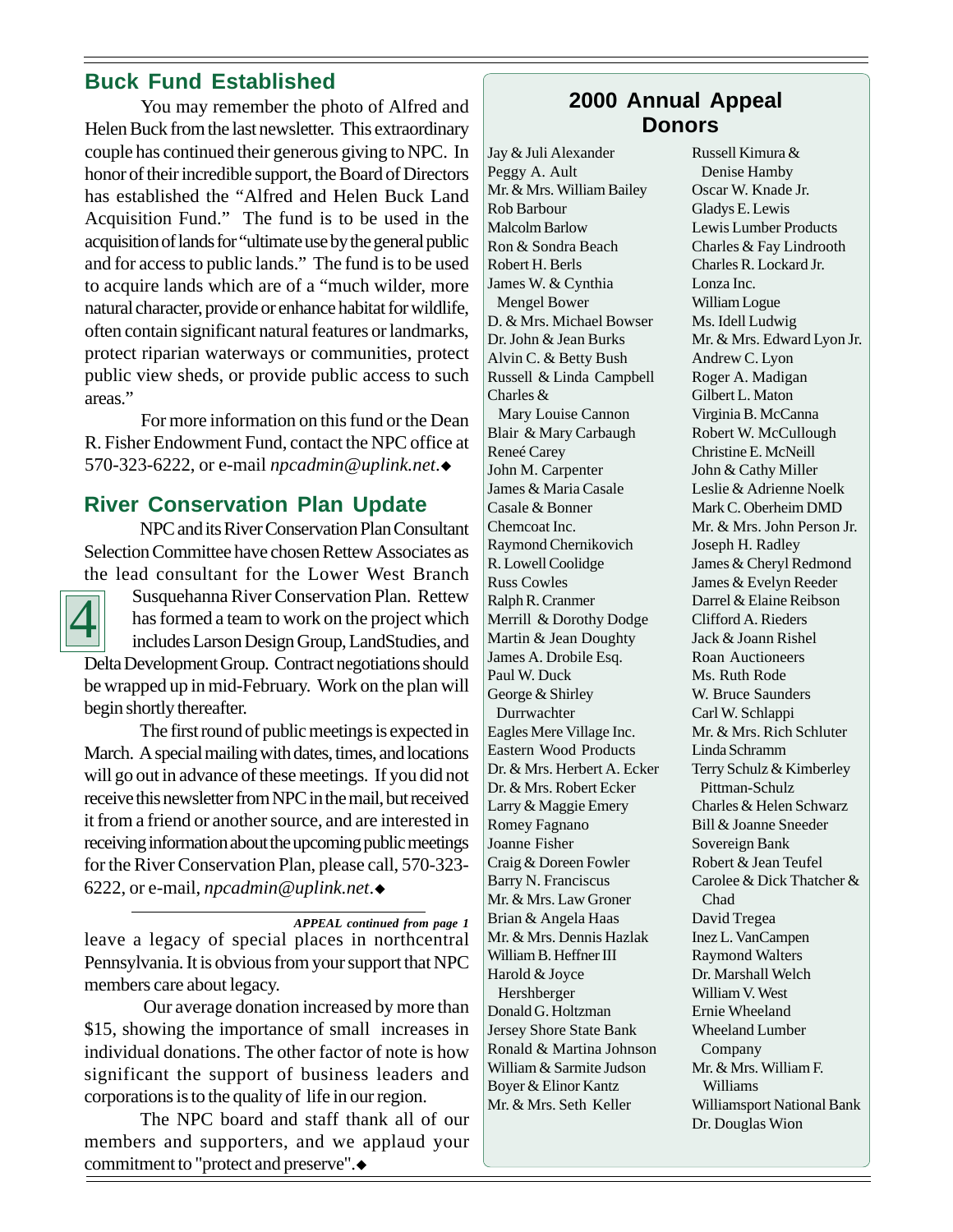# **Peter Herdic House Supports NPC through Local Events**

Once again, Marcia and Gloria Miele are opening the Peter Herdic House restaurant for NPC's exclusive **Celebrity Waiter Night** on Friday March 9th. The Peter Herdic House, located at 407 West 4<sup>th</sup> Street, Williamsport, is one of the area's finest dining experiences. The Mieles have graciously donated the use of the Peter Herdic House for the past eight years.

Celebrity Waiter Night is always a fun and entertaining evening as local celebrities wait tables to earn tips for NPC. Reservations are required for this wonderful evening, so please mark your calendar and contact the Peter Herdic House(570-322-0165) for reservations.

In addition to hosting Celebrity Waiter Night, the Peter Herdic House has chosen NPC as their charity for **Mardi Gras**. Chris Franklin, known also as "the singing chef" is the Herdic House's candidate for the King of Mardi Gras. You can buy a vote for \$1, a portion of which will be donated to NPC. Voting has already begun, and will continue through Mardi Gras, February 22<sup>nd</sup> through February  $24<sup>th</sup>$ . On Thursday the  $24<sup>th</sup>$ , \$5 of every dinner at the Herdic House will be donated towards Chris' Mardi Gras votes. Chris will also be doing tableside food preparation during February while singing love songs. Come enjoy a great meal for a great cause! $\bullet$ 

# **Save the Land III Mountain Bike Race**

Country Ski & Sports, Ski Sawmill Mountain Resort and NPC are teaming up once again to hold the third annual Save the Land mountain bike race. This event as been organized in an effort to raise awareness of the importance of land conservation in our area and to celebrate the great outdoors through biking. The event will be held at Ski Sawmill on Saturday & Sunday, June  $2<sup>nd</sup>$  &  $3<sup>rd</sup>$ . The cross country race will follow the same course as last year, and will be held on Saturday. The downhill event will be Sunday. There will be race classes for casual riders as well as serious experts.

Past races have featured entertainment on Saturday night, with camping, food and lodging facilities provided by Ski Sawmill. This event needs volunteer support to run smoothly. We need help with this event, so don't wait to call the office and let us know if you can give us a hand. Race information will be coming to you in the mail, and the race registration form will be posted on our website. We hope you will join us in supporting NPC and enjoy a great weekend of biking! $\bullet$ 



*January's outing to Jacoby Hollow Falls turned out to be a great morning of hiking and exploring. Check out more photographs of the outing on NPC member Gary Hayes' website at http://www.garysphotography.net/npc or at NPC's website www.npcweb.org*

# **Annual Dinner 2001**

Our annual dinner will once again be held at DiSalvo's Restaurant in Williamsport on May 9<sup>th</sup>. The cost of this year's dinner will be \$35, which will benefit NPC's efforts to "protect and preserve land and

landmarks of special natural and historic value." This fundraiser is vital to NPC, and is a bargain for a fundraising dinner, especially for the fine DiSalvo's cuisine.



Last year we had to turn people away, so make sure you book your reservations early. Invitations will be mailed to all current members by April. Membership and dinner reservation information is available on our website at http://www.npcweb.org.

The Tioga County dinner will be April 18th at the Penn Wells. The Clinton County dinner will be April 4th at the Clinton Country Club. $\bullet$ 

FREE LUNCH? We don't claim to know how they do it but it iGive.com<sup>-</sup> sure looks like a "free lunch" to us. iGive.com is an internet charity mall, with over 300 e-tailers offering donations to charitable organizations. Simply go to our website at http:// www.npcweb.org, and click on the iGive icon under "How to Support NPC". Membership is free, and donations are sent directly to NPC. This is a great program that has the potential to increase our conservation efforts tremendously. Hey, give it a try- it might even ease your conscience a little on your next on-line purchase!.